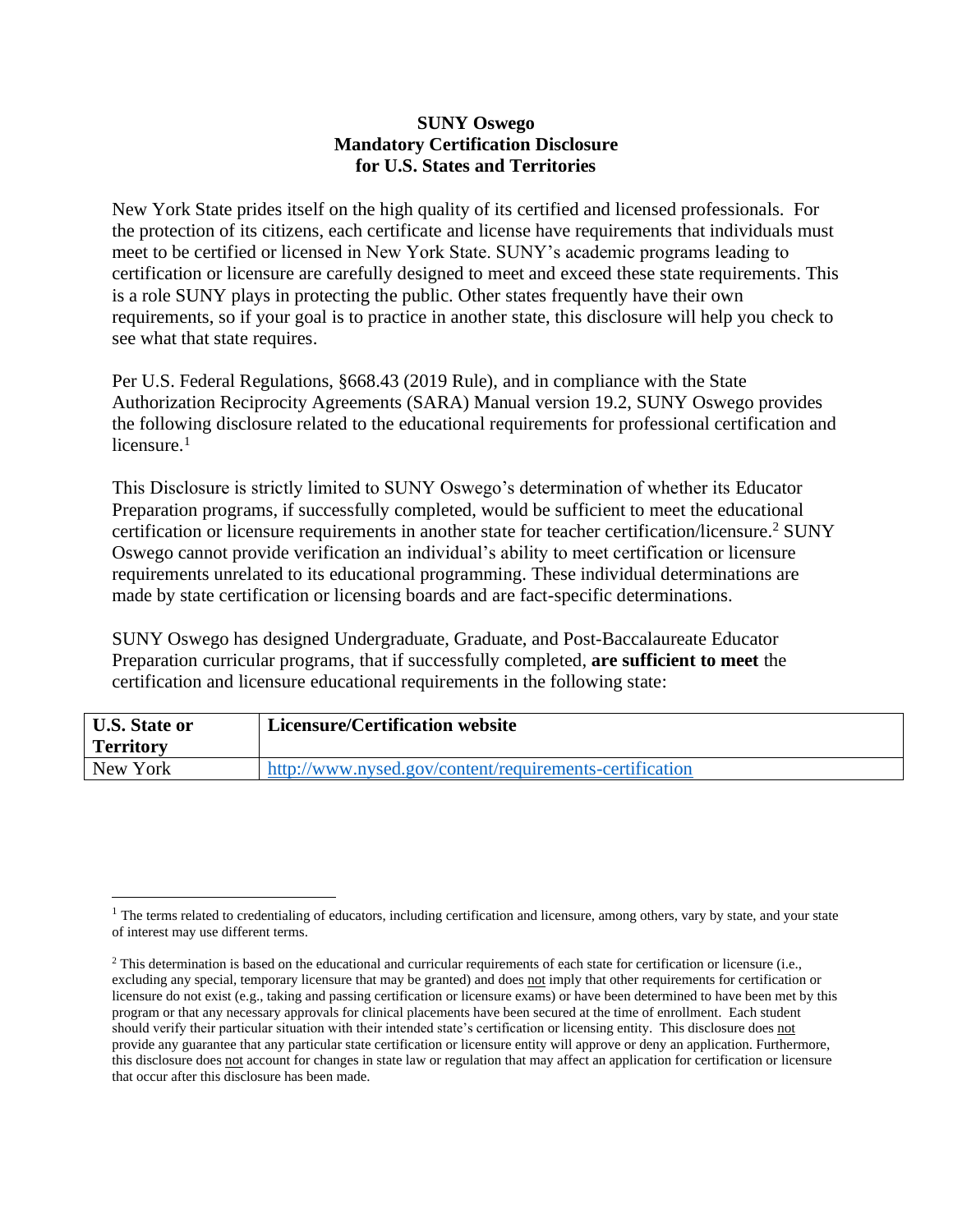SUNY Oswego has designed Undergraduate, Graduate, and Post-Baccalaureate Educator Preparation curricular programs and currently has made no determination that these curriculuar programs are **insufficient to meet** the curricular requirements for certification/licensure requirements in the following states or territories. Likewise, after making all reasonable efforts, SUNY Oswego **cannot determine** whether its Undergradaute, Graduate, and Post-Baccalaureate Educator Preparation curriculuar programs, that if successfully completed, are sufficient to meet the certification and licensure requirements in the states<sup>3</sup> and territories listed in the table below.

This disclosure does **not** provide any guarantee that any particular state certification or licensure entity will approve or deny your application. Furthermore, this disclosure does **not** account for changes in state law or regulation that may affect your application for licensure and occur after this disclosure has been made. **Enrolled students and prospective students are strongly encouraged to contact their State's licensure entity using the links provided to review all certification and licensure requirements imposed by their state(s) of choice.** 

| <b>U.S. State or</b> | <b>Licensure/Certification website</b>                                            |
|----------------------|-----------------------------------------------------------------------------------|
| <b>Territory</b>     |                                                                                   |
| Alabama              | https://www.alsde.edu/sec/ec/Pages/home.aspx                                      |
| Alaska               | http://www.eed.state.ak.us/TeacherCertification/                                  |
| American Samoa       | https://www.doe.as/District/Department/13-Teacher-Quality-Office/Portal/TQ        |
| Arizona              | http://www.azed.gov/educator-certification/                                       |
| <b>Arkansas</b>      | https://adeaels.arkansas.gov/AelsWeb/                                             |
| California           | https://www.ctc.ca.gov/credentials/req-credentials                                |
| Colorado             | http://www.cde.state.co.us/cdeprof                                                |
| Connecticut          | https://portal.ct.gov/SDE/Certification/Bureau-of-Certification/FAQ               |
| Delaware             | https://www.doe.k12.de.us/Page/3476                                               |
| District of Columbia | https://dcps.dc.gov/page/teacher-certification-and-licensing                      |
| Florida              | http://www.fldoe.org/teaching/certification/index.stml                            |
| Georgia              | https://www.gapsc.com/                                                            |
| Guam                 | https://statepolicies.nasbe.org/college-careers/categories/professional-learning- |
|                      | standards-and-requirements/guam-professional                                      |
| Hawaii               | https://hawaiiteacherstandardsboard.org/                                          |
| Idaho                | https://www.sde.idaho.gov/cert-psc/cert/                                          |
| Illinois             | https://www.isbe.net/licensure/                                                   |
| Indiana              | https://www.doe.in.gov/licensing                                                  |
| Iowa                 | https://boee.iowa.gov/                                                            |
| Kansas               | https://www.ksde.org/Agency/Division-of-Learning-Services/Teacher-Licensure-      |
|                      | and-Accreditation/Licensure                                                       |
| Kentucky             | http://www.epsb.ky.gov/mod/page/view.php?id=117                                   |
| Louisiana            | https://www.teachlouisiana.net/Teachers.aspx?PageID=650                           |
| Maine                | https://www.maine.gov/doe/cert/                                                   |
| Maryland             | http://www.marylandpublicschools.org/about/Pages/DEE/Certification/index.aspx     |

<sup>&</sup>lt;sup>3</sup> This does not mean the educational program will not ultimately be approved by the state entity, or that licensure could not result from attending this program.